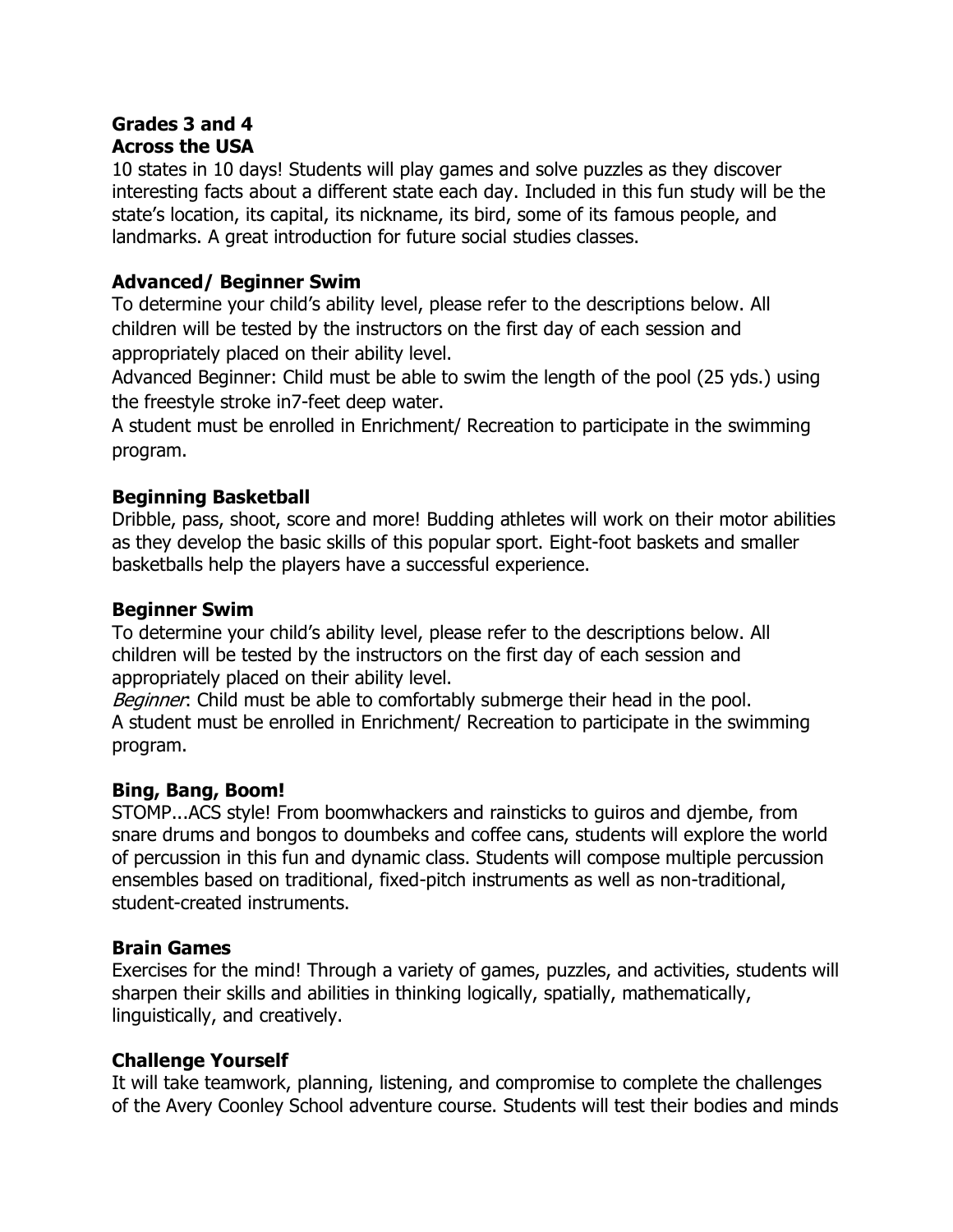as they work through new tasks on the low ropes course. No one gets left behind in this class as we strive to accomplish new heights together.

#### **Chapter Book Challenge**

Dive into a chapter book! Each day students will strengthen their thinking skills by listening to parts of a classic novel, participating in class discussions, and completing a written response. The featured books will include "The Lion, The Witch, and the Wardrobe", "My Father's Dragon", "The Cricket in Times Square" and "Holes".

#### **Chess for All**

Professional chess instruction will include opening game principles, middle game combinations with strategies and tactics plus end game ideas for an exciting and interesting experience with the "sport of the mind" CHESS. Each student will move to a new level of expertise through their 2-week session.

#### **Creative Concoctions**

Explore simple science experiments using common household ingredients. Based on the scientific method, this class will teach young minds to make connections and discoveries, to develop hypotheses and conclusions, and to keep logs of their observations.

#### **Creative Drawing**

Get ready to sketch! Each artist will learn how to draw using different media. Students will learn various techniques that include shading and the use of space to create depth within their drawings. Emphasis will be placed on imagination and creativity.

#### **Escape**

Help open the lock! Participants work together to solve a series of engaging problems to achieve a common goal: open the locked box. A class that cultivates the life-long skills of critical thinking, collaboration, creativity, and communication.

### **Exploring Painting**

Calling all artists to explore the art of painting! Concepts covered will include color theory, brush and non-brush techniques, and composition, as students use a variety of paints and mediums. Students will enjoy creating many works of art while expanding their creative skills.

### **Fractured Fairy Tales: Peter and the Wolf**

Remix this classic through theater and dance! Students will improve their coordination, flexibility, and imagination as they create various animal characters to help capture the wolf. Participants will also help choreograph their interpretation of this tale which they will perform for family and friends virtually. Note: No previous dance experience required.

### **Fundamentals of Public Speaking**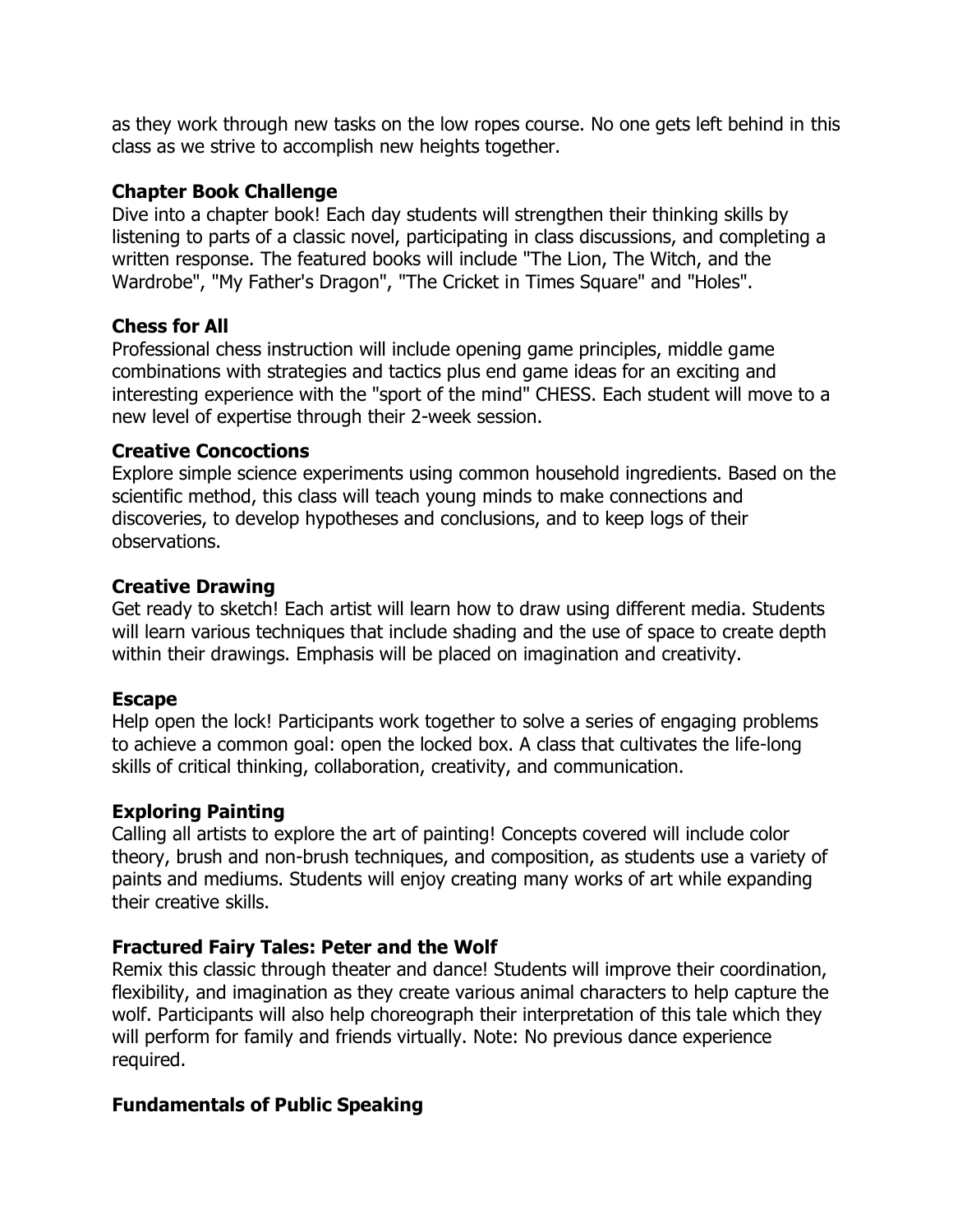Learn the fundamentals of public speaking while having fun. In this class, students will learn the correct method of writing a two to three-minute speech they will present for the class. Along the way they will also play games that teach projection, hooking the audience's attention, and listening skills.

#### **Invention Convention**

Construct your original invention. This popular course will review the contributions of past inventors and provide students with the opportunity to develop and construct their own original inventions. This is a great hour of expanding the mind, solving problems using creativity, collaboration, and teamwork while having fun.

### **The Golden Ratio and Beyond**

Starting with the Renaissance Masters and moving forward, students will use art and design to explore mathematical concepts. Students will construct models, drawings, and sculptures to interact with mathematical constructs.

### **It's Greek to Me**

Travel through time and space to climb Mt. Olympus. Students will study Greek mythology, learning about the Olympian gods and goddesses, and exploring the connections these ancient stories have with modern society.

### **Knock, Knock: SCARY is Here!**

Have fun making scary objects! Students will have a delightfully creepy time learning about "frightening" things from the past to the present through art, literature, and science, and then create their own scary works of art.

## **Lego Science**

Legos are more than toys! This popular Lego-designed curriculum introduces students to simple machines and structures that explain how things work. Students will assemble their own working models to explore physical principles.

### **Movin' and Groovin'**

Develop and challenge your expressive and creative talents. This course will guide students to do this through a variety of dance movement explorations. No previous dance experience is required. Each session culminates in an informal presentation for family and friends. Comfortable, loose clothing should be worn.

### **Music Theory**

This course is intended for students with little or no background in music who would like to develop a theoretical and practical understanding of music and how music works. Students will be introduced to the technical details of music such as musical notation and rhythm. We will also explore the world's most famous composers and their works as well as different music genres.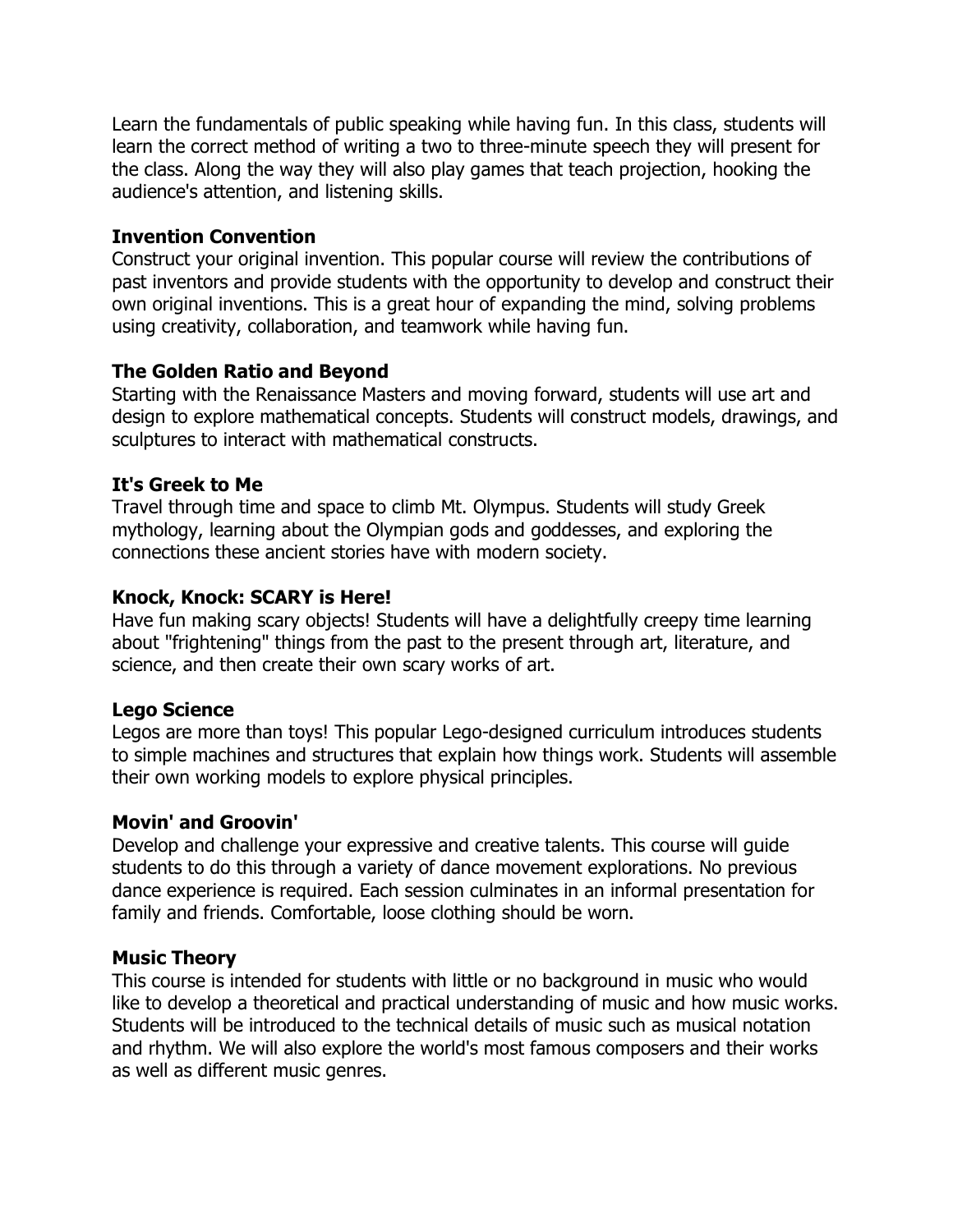## **NU CTD Chemistry & Engineering Pathway**

Week 1: Chemistry: Liquids & Mixtures  $-$  Students create their own concoctions, observe the amazing (and sometimes messy) results, and document their discoveries and conclusions. They explore the properties of liquids, solids, and gases, including differences in shape, boundaries, visibility, and stability. Week 2: Physics: Structural Engineering  $-$  Students build small-scale models to explore how construction methods and materials are important to creating buildings that stand up to enormous forces and loads. They combine their creativity with physics, design-thinking and engineering skills.

## **NU CTD Engineering Pathway**

Week 1: Building Skyscrapers **–** Student architects design and build models of skscrapers and other engineering challenges as they incorporate physics principles into creating stable, soaring structures. Week 2: Civil Engineering: LEGO Metropolis  $-$ Students collaborate to plan and create buildings, roads, and city infrastructures using building materials including LEGO® architecture bricks. They strengthen their critical thinking skills as they dig into urban planning and design engineering.

# **NU CTD Life Science & Engineering Pathway**

Week 1: Biomimicry Challenges  $-$  Students identify an everyday problem and then take cues from nature to design a solution. Through research, low-tech prototyping and a group-based review process, they challenge their creativity and bolster their sciencebased design-thinking skills. Week 2: Engineering: Ancient Egypt - Students learn about engineering marvels from Ancient Egypt and then create models that incorporate physics, design and engineering principles that stand the test of time.

### **Nutty Nutcracker**

The holiday classic - without the snow! In this course, students will jump, turn, leap, and sword fight their way through the familiar Christmas tale while exploring a variety of ballet movements as they produce one nutty Nutcracker performance on the final day. Note: No previous dance experience required. Ballet shoes may be worn but are not required; students should wear comfortable, loose clothing.

## **Pine Car Derby**

Physics, engineering, and racing: OH MY!! Students will design and construct their own wooden car, and then race them against those of their classmates. Be the first under the checkered flag and win the Coonley Cup.

## **Science Olympics**

Experiment and explore! This course is a hands-on science, focusing on experimentation and discovery. The world is the classroom for students as they get involved in this active learning process.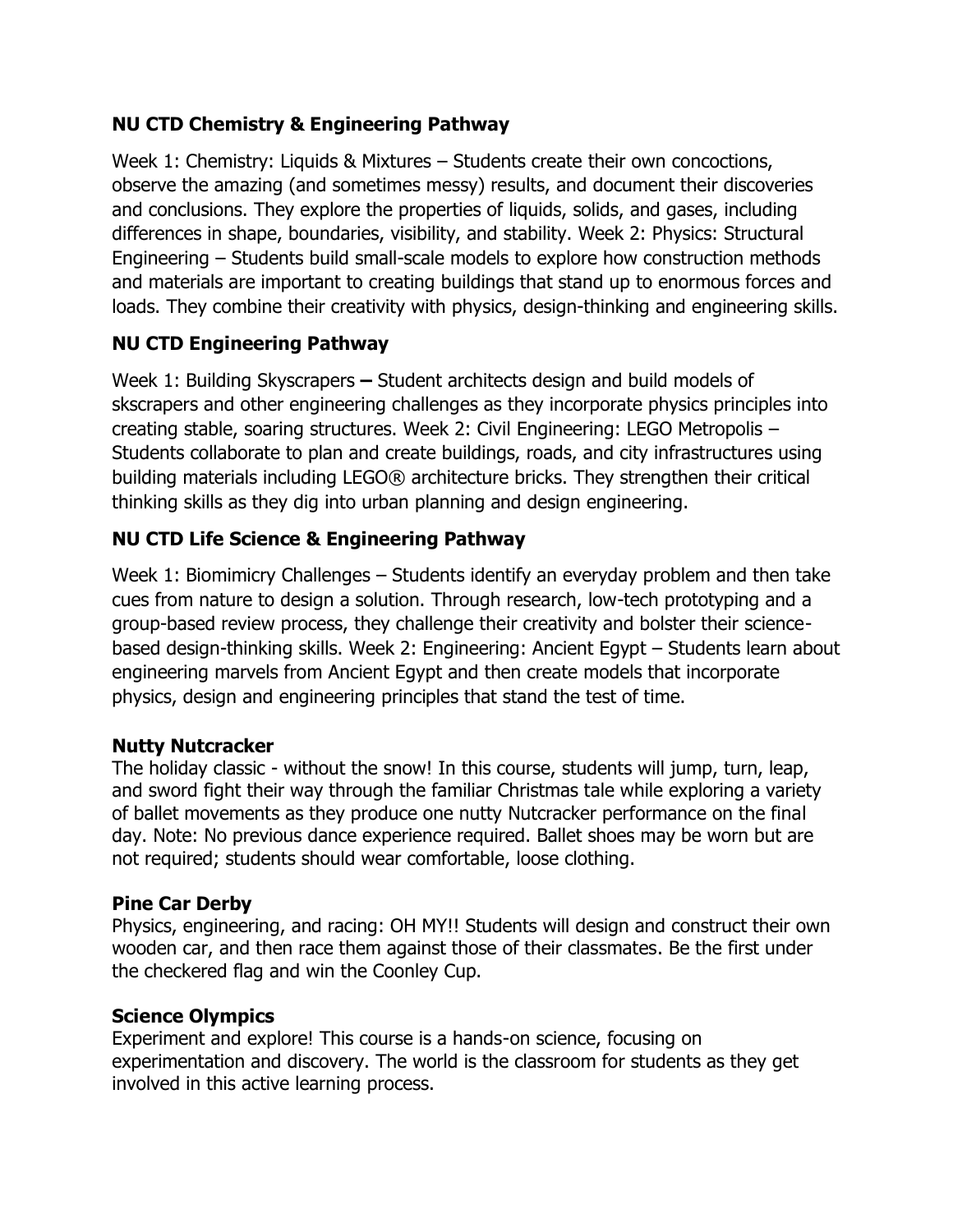#### **Sculpture**

Fire up the kiln! Students will be introduced to a variety of basic ceramic techniques, including pinch and coil, in this beginning clay course. Be ready to display wonderful fired and glazed works of art from these budding artists.

#### **Shipbuilding**

What makes a ship float! This hands-on science course is for kids who love to sail or kids who love to build. After examining ships from dinghies to huge ocean vessels, students will design and build their own boats including a launching on the final day.

#### **Theater Arts**

Calling all aspiring thespians! This course teaches the fundamentals of theater including acting, improvisation, projection, and stage presence. The highlight is a final, fun-filled performance, which will be shared virtually with family and friends, during the last hour of class. A new play will be performed each session, so this course may be taken more than once.

### **Tinkrbot**

Students will create and customize their own robots, incorporating a variety of electronic components that enable movement and sensing. They will learn about motors, sensors, LEDs, and Arduino minicomputer. Students will experiment and integrate these components together to develop a fully-functional robot. They will then program it to move, explore, and interact with the environment, all the while linking their experiments back to concepts around energy, forces, and interactions. Students will also learn about the role of robotics in society today. They will develop skills by solving challenges of increasing functionality of motion, sound, and light.

#### **Ukulele**

The ukulele craze started in 1915 and continues to this day! Students will enjoy learning how to play this compact and sweet-sounding instrument in just two weeks. With only four strings, students will be able to master many techniques and songs ranging from folk to pop. A virtual recital will be held at the end of the session for students to showcase their newfound abilities.

#### **Wild and Wacky Art**

Turn your creative ideas into wild and wacky art. Students will use a variety of exciting materials and techniques in combination with their unique imaginations to create fabulous works of art.

#### **Wild Math**

Sharpen math skills while playing! This course will have students playing games and creating projects which are designed to have them improve in math without knowing it - a fun way to work on those skills during the summer.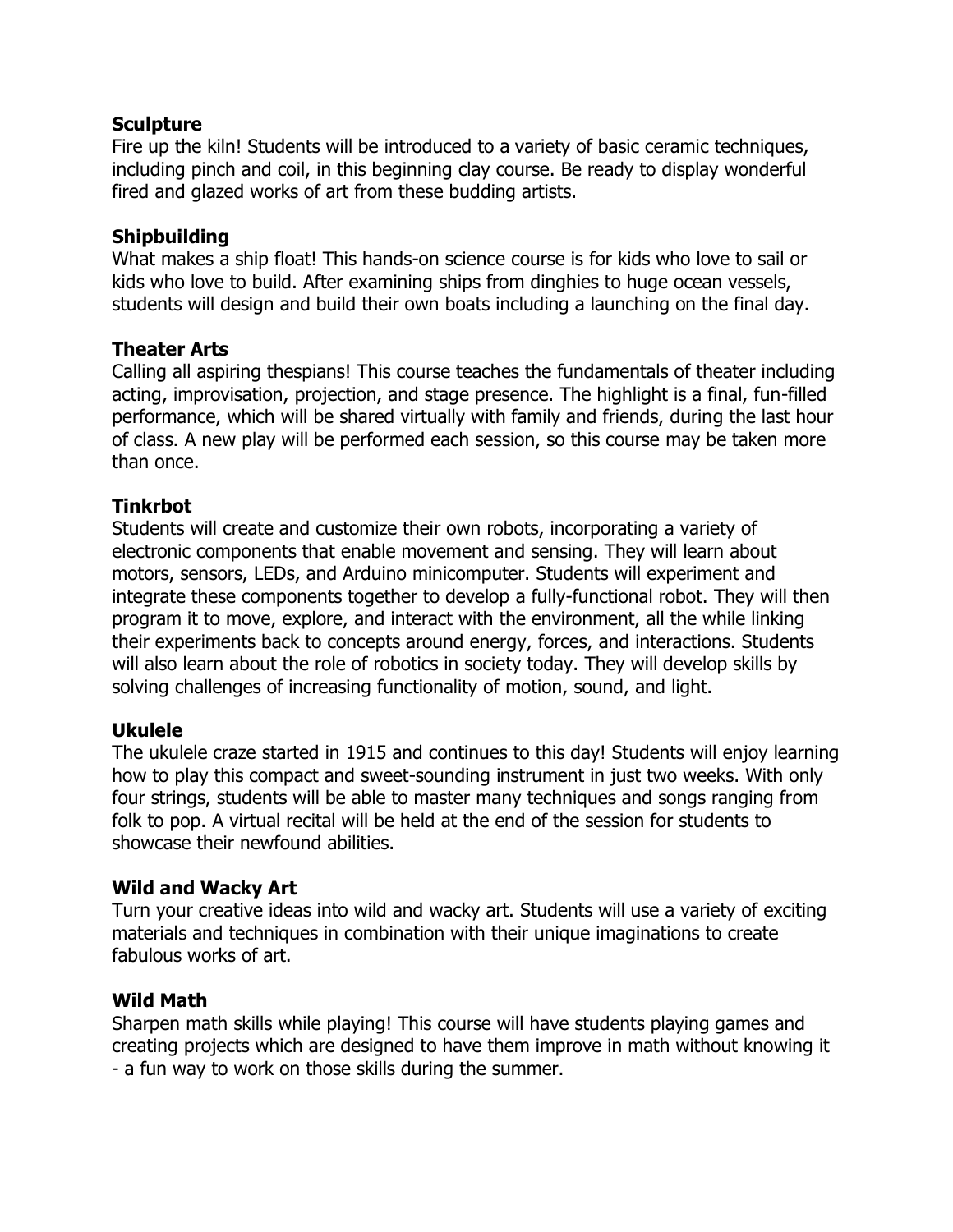### **Yoga for Kids**

Have fun while developing focus, awareness, and coordination. Taught by a trained yoga instructor, this class stresses flexibility and balance as students participate in imaginative poses, games, songs, and relaxation. A beneficial class for the whole body.